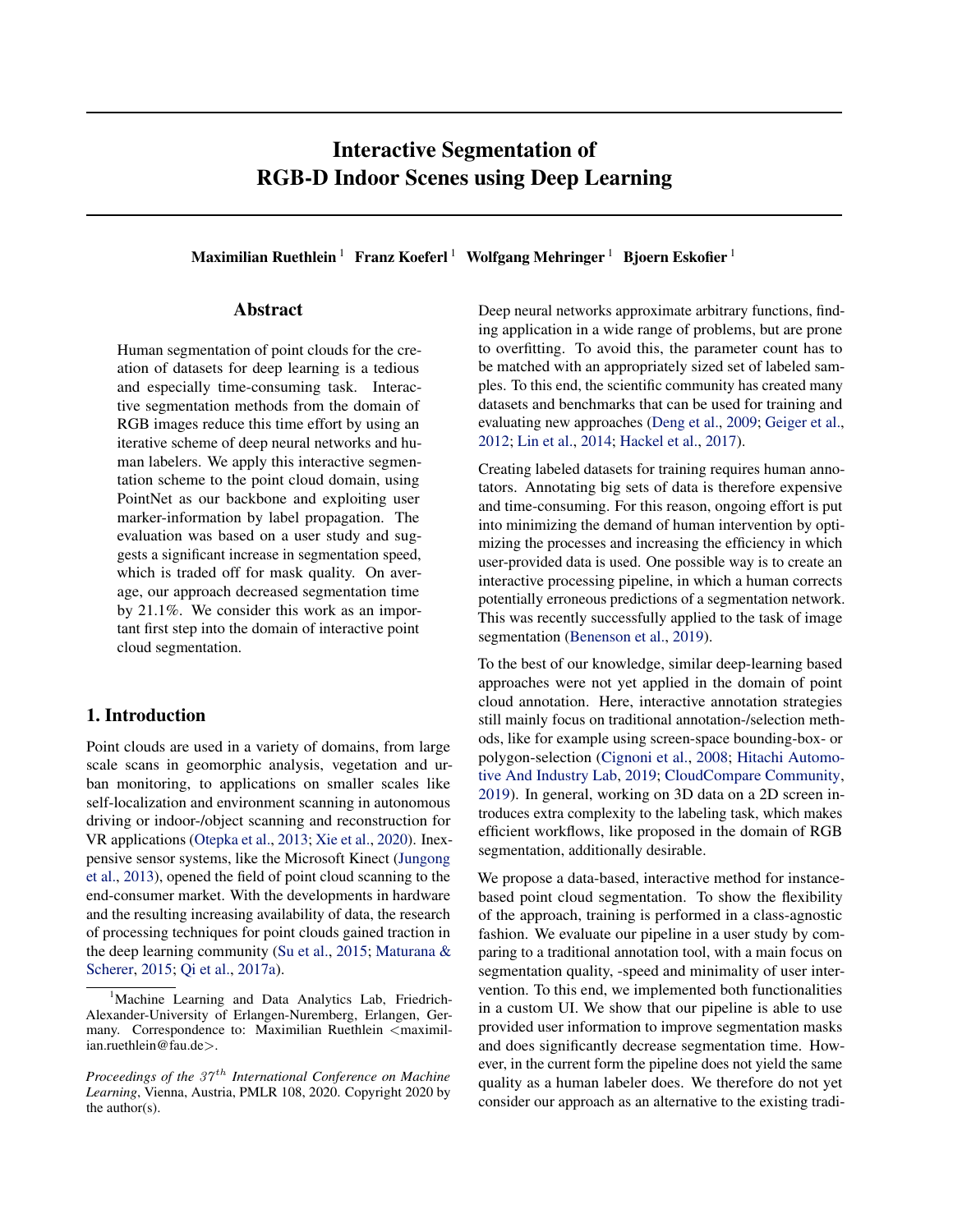<span id="page-1-0"></span>tional workflows, but a baseline we strive to improve upon. Hence, this work gives insight in a possible realization of an interactive pipeline for point cloud segmentation.

# 1.1. Related Work

Interactive segmentation methods have been studied extensively in the past, with a heavy focus on image processing [\(Kass et al.,](#page-8-0) [1988;](#page-8-0) [Mortensen & Barrett,](#page-9-0) [1995;](#page-9-0) [Jianbo Shi](#page-8-0) [& Malik,](#page-8-0) [2000;](#page-8-0) [Boykov & Jolly,](#page-8-0) [2001;](#page-8-0) [Rother et al.,](#page-9-0) [2004;](#page-9-0) [Grady,](#page-8-0) [2006;](#page-8-0) [Bai & Sapiro,](#page-8-0) [2007;](#page-8-0) [Gulshan et al.,](#page-8-0) [2010\)](#page-8-0). Early interactive point cloud segmentation methods often directly adapted successful approaches from image processing, like graph-cuts [\(Li et al.,](#page-8-0) [2004;](#page-8-0) [Liu & Boehm,](#page-9-0) [2014\)](#page-9-0).

Aforementioned approaches share their strong dependence on local, low level features for segmentation. In many cases, this is insufficient when distinguishing the object from its background, making excessive user interaction necessary. Consequently, deep-learning based approaches were soon incorporated into interactive pipelines.

For image segmentation, [Xu et al.](#page-9-0) [\(2016\)](#page-9-0) were one of the first to directly use user-input in a deep learning segmentation network by the usage of euclidean distance maps created from the user input. Further publications investigated the usage of gradient-based geodesic distance maps [\(Wang et al.,](#page-9-0) [2019\)](#page-9-0) or the usage of super-pixels [\(Majumder](#page-9-0) [& Yao,](#page-9-0) [2019\)](#page-9-0) for a better content awareness. Recently, [Benenson et al.](#page-8-0) [\(2019\)](#page-8-0) conducted a large scale study exploring interactive annotations, producing 2.5 million instance masks.

Directly learning on point cloud data is a relatively new, but very active area of research. Early segmentation approaches, using deep learning transformed the data into regular formats [\(Su et al.,](#page-9-0) [2015;](#page-9-0) [Maturana & Scherer,](#page-9-0) [2015\)](#page-9-0). The pioneering work of [Qi et al.](#page-9-0) [\(2017a\)](#page-9-0) introduced PointNet as a way to learn directly from point cloud data by the use of symmetric functions. Since then, a variety of new architectures were proposed [\(Qi et al.,](#page-9-0) [2017b;](#page-9-0) [Engelmann et al.,](#page-8-0) [2017;](#page-8-0) [Wang et al.,](#page-9-0) [2018;](#page-9-0) [Landrieu & Simonovsky,](#page-8-0) [2018;](#page-8-0) [Li](#page-8-0) [et al.,](#page-8-0) [2018;](#page-8-0) [Su et al.,](#page-9-0) [2018\)](#page-9-0).

Deep learning approaches – to the best of our knowledge – were not yet applied to interactive point cloud segmentation. Therefore, we propose the adaption of interactive image segmentation pipelines to the domain of point clouds.

# 2. Segmentation Pipeline

The proposed interactive segmentation pipeline is a twostage process. The first stage proposes an initial point-mask, segmenting the object in the center from its surrounding clutter, i.e. walls, floor, etc. Due to inexact labels in the training data and the class-agnostic prediction of the sam-



Figure 1. Overview of the interactive segmentation pipeline. Given a point cloud sample, network *A* proposes an initial segmentation mask (non-filled points). A human annotator adds 3D corrections indicating false-positive or -negative errors (empty/crossed squares). Given the corrections, network *B* improves the prediction.

ples, the proposed mask of the first stage is expected to contain errors. In the second stage, a human is indicating errors by placing 3D markers in error regions. This information is used to update the mask, yielding a new proposal. After that, based on the new mask, further corrections can be given in multiple correction-proposal rounds.The overall process is visualized in figure 1.

In section 2.1 the extraction of training samples is presented, followed by details for the two stages of our pipeline in sections [2.2](#page-2-0) and [2.3.](#page-2-0) Pipeline training and evaluation-metrics are described in sections [2.4](#page-2-0) and [2.5.](#page-3-0)

# 2.1. Training Data

We used the SUN RGB-D dataset [\(Song et al.,](#page-9-0) [2015\)](#page-9-0) as a basis for sample extraction. It contains 10k RGB-D images of various indoor scenes captured with four different sensor systems, annotated on a per object basis. For training and testing of the separate stages of our pipeline, object-instance based point clouds were extracted from the RGB-D images.

SUN RGB-D offers labels for about 800 object categories, from which we selected ten for the feature extraction. Starting from the 37 most common classes, we removed stuff-cases (e.g. wall, floor, ceiling) and excluded categories in which the mean pixel-amount per cloud fell below 128 points. Furthermore, classes were not considered, if more than 5% of the annotation polygons covered more than 20% of the total RGB-D image. After this 16 classes remained, from which we sampled randomly.<sup>1</sup>

The dataset offers independent 3D bounding box and 2D polygon labels for the scene objects. Due to their greater amount and precision, we opted for using the 2D polygons. Analogous to [Qi et al.](#page-9-0) [\(2018\)](#page-9-0), point cloud samples were extracted based on camera-aligned frustums. The bounding box for the annotation polygon was extruded into the scene, capturing the object and surrounding clutter. Likewise, the

 $1$ Note that the remaining six classes were used for evaluating class-agnostic prediction in section [4.1.](#page-4-0)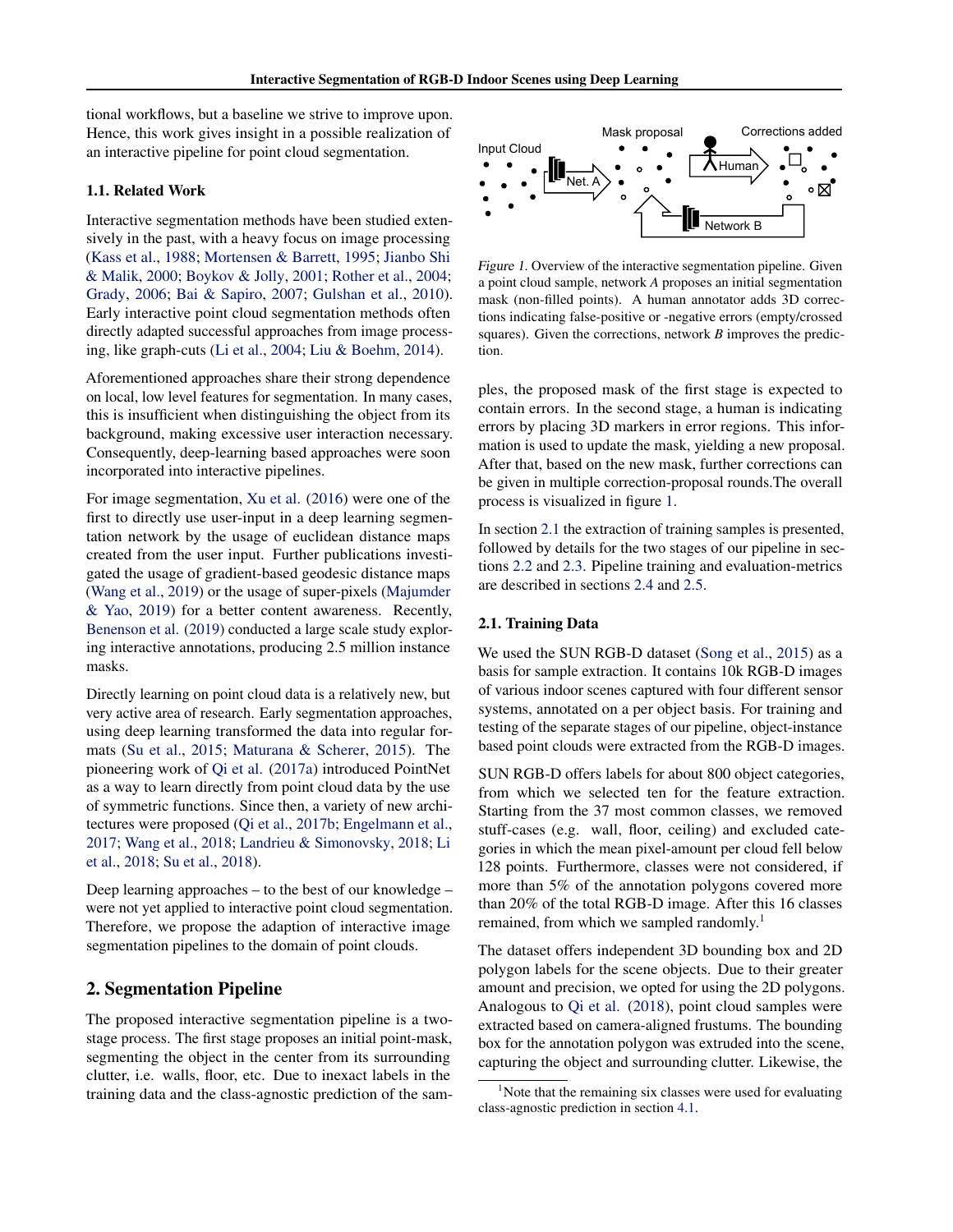<span id="page-2-0"></span>Table 1. Total counts of extracted samples for selected object classes. Bold printed classes were selected for pipeline training. Remaining ones were used to demonstrate class agnostic prediction (section [4.1.2\)](#page-4-0).

| <b>CHAIR</b>    | 7366 | <b>DRAWER</b>   | 672 |
|-----------------|------|-----------------|-----|
| CUP             | 392  | <b>TRASHCAN</b> | 264 |
| <b>BOX</b>      | 1570 | <b>PAPER</b>    | 327 |
| <b>PLANT</b>    | 252  | <b>PICTURE</b>  | 363 |
| LAMP            | 887  | <b>SIGN</b>     | 67  |
| <b>PILLOW</b>   | 2072 | <b>SHELF</b>    | 104 |
| <b>COMPUTER</b> | 266  | <b>BOOKS</b>    | 324 |
| <b>MONITOR</b>  | 527  | <b>KEYBOARD</b> | 58  |
|                 |      |                 |     |

segmentation mask was created by extruding the annotation polygon. Extracted samples were normalized by rotating the points so that the center of the bounding box matched the principal ray of the camera, mean-centering and scaling by standard-deviation.

In a last filtering phase, we first removed samples containing less than 256 points. Due to inaccuracies in the polygons, in some cases neighboring objects were unintentionally included in the mask, which introduced big jumps in the depth. If the depth exceeded the minimal bounding-box width by a factor greater than five, the sample was also not considered.

We derived our test-train split from the official test-train splits from the dataset. We than further split the samples into two subsets for each of the pipeline stages. Table 1 gives an overview of the total amount of extracted samples per object category.

#### 2.2. Initial Segmentation Network

The initial segmentation model *A* was implemented using the PointNet architecture [\(Qi et al.,](#page-9-0) [2017a\)](#page-9-0). As the network uses a fixed input size, 1024 points were randomly subsampled. Afterwards, the prediction was redistributed to the original points using a distance-weighted k-nearest neighbor classifier with  $k = 3$ .

We converted the RGB values of the points to a single luminance value l using the BT.601 luma conversion  $L =$  $0.299R + 0.587G + 0.144B$ . This standardized conversion was used, as it is based upon the sensitivity of the human vision to each of the color channels of RGB [\(Poynton,](#page-9-0) [2003\)](#page-9-0) and hence corresponds to the task of interactive segmentation. We observed that using luminance over RGB increases mask accuracy by 2%. The input for network *A* is therefore:

$$
A_{in} = \{(X_i, Y_i, Z_i, L_i)\}, \quad \forall i \in \{1, ..., N\}
$$

# 2.3. Interactive Segmentation Network

The interactive segmentation network *B* improves a proposed mask  $M_n$ , that was either created by network  $A$  or by

network *B* in a previous round. Our round based correction scheme is characterized by two quantities: The amount of clicks that can be given in a single round  $C$  and the amount of rounds itself R. In the following, we denote different round-click-configurations as  $R \times C$ . For our pipeline, we used a  $3\times3$  setup.

We implemented network *B* as an extension of network *A*, inheriting the architecture and input size. We extended the input by  $M_p$  and a per-point input  $M_c$ , generated from the aggregated 3D markers placed by the human annotators over the course of the correction rounds. The input for network B is:

$$
B_{in} = \{(A_{in;i}, M_{p;i}, M_{c;i})\}, \quad \forall i \in \{1, \dots, N\}
$$

Correction Propagation The per-point correction mask  $M_c$  was generated by propagating a correction's label  $e_i$  to nearby points of the point cloud. The label indicates if the corrected error is of type false-positive (1) or false-negative (-1). For each sample point  $p_i$ , the distance to the closest correction  $c_j$  was thresholded using  $\epsilon$  to determine if the label should spread:

$$
M_{c;i} = \begin{cases} e_j, & \text{if } \|c_j - p_j\|_2 < \epsilon \\ 0, & \text{else} \end{cases} \tag{1}
$$

In addition, we assessed a Gaussian based propagation in which weights were assigned based on the inverse distance to the correction. This was dismissed after a 5% performance loss was observed.

Click Simulation Training network *B* required corrective clicks. As training with human input is not feasible, this step was approximated by a click simulation. Given the current mask proposal  $M_p$  and the actual segmentation ground truth from the dataset, the current set of wrongly classified points was extracted. From these, *C* point positions were selected randomly. For the final correction  $c_j$ , each sampled point  $p_j$ was perturbed by a random vector and combined with the error label  $e_i$ :

$$
c_j = (p_j + \mathcal{N}(0, 0.1\epsilon), e_j), \quad \forall j \in \{1, \dots, C\} \tag{2}
$$

We also investigated training using an approach based on unsupervised spectral clustering of the error points. It was rejected after yielding worse results.

# 2.4. Pipeline Training

We used the PointNet implementation of the Kaolin PyTorch Library [\(Jatavallabhula et al.,](#page-8-0) [2019\)](#page-8-0) for our experiments and trained on a Nvidia Titan Xp. Both segmentation networks were trained using the Adam optimizer with a learning rate of 0.001 and a batch size of 8. For network *B* a correction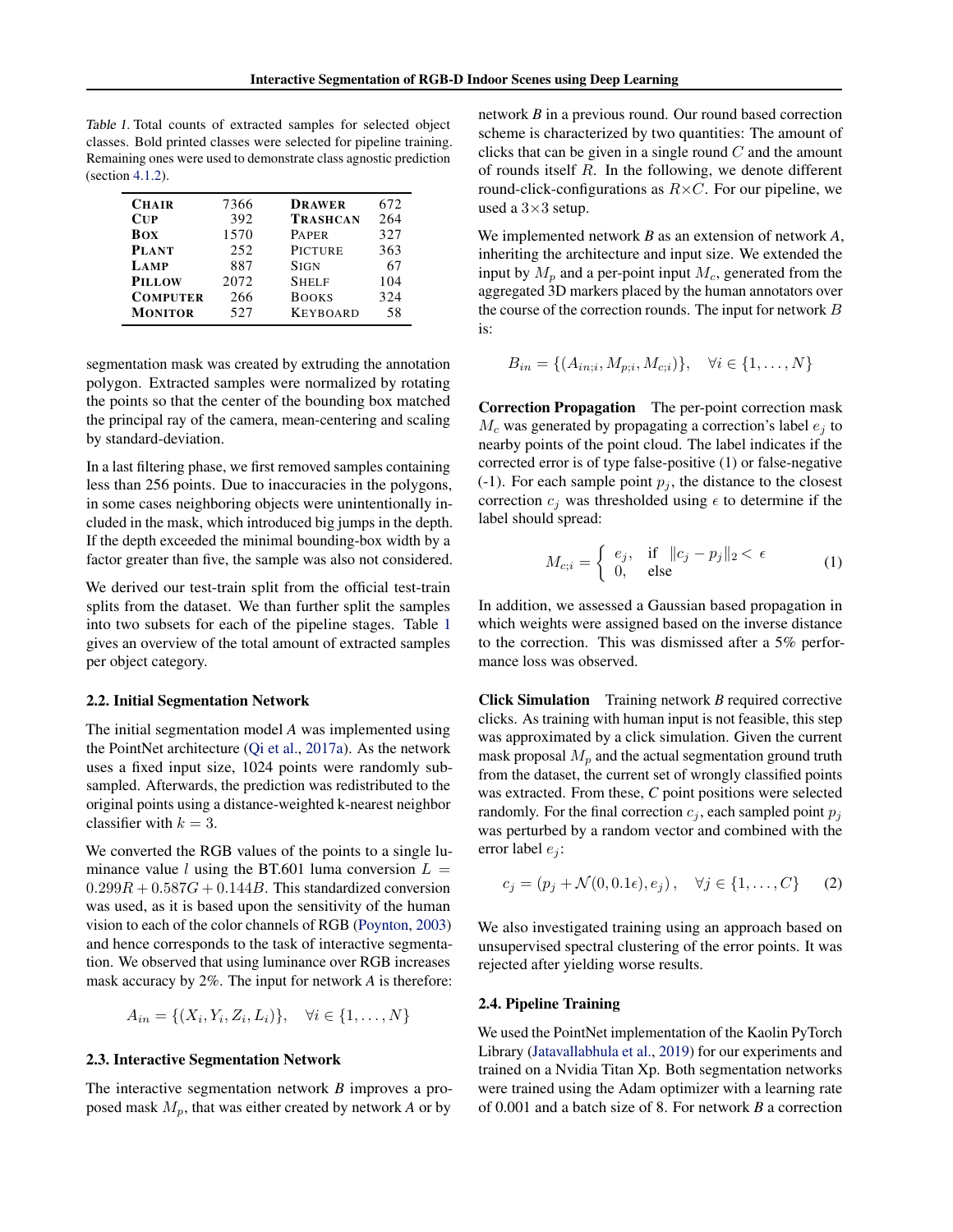<span id="page-3-0"></span>spread distance of  $\epsilon = 0.025$  was used. The task was set up as a per-point two-class classification problem (object=1 and clutter=0). The optimization loss was binary cross entropy.

Network *A* was trained directly on the extracted samples of the according sub-split. After training was finalized, network *A* was used for generating samples for network *B*, which used *A*'s mask proposal as an input feature.

For training network *B*, we found that a high amount of rounds also improved segmentation quality in early correction rounds. Because of this, the network was trained as a  $25\times3$  random click setup, although it was used as a  $3\times3$ one during the study. For each of the simulation rounds, we re-sampled 1024 new points from the point cloud sample.

# 2.5. Evaluation Metrics

We evaluated the per-point accuracy, recall and precision of the masks. Additionally, we used the IOU score [\(Jaccard,](#page-8-0) [1912\)](#page-8-0) for comparison, because the object/clutter ratio was unbalanced (60:40). As shown in table [1,](#page-2-0) object classes were heavily unbalanced. To avoid the evaluation focusing on the most frequent classes, metrics were reported as the mean of the per-class means.

The simulation of clicks for network *B* was based on the selection of random points that were classified incorrectly (section [2.3\)](#page-2-0). To get a more stable evaluation, we predicted each sample five times and averaged the results.

We furthermore analyzed the development of the segmentation masks over the course of the simulated correction rounds. *Self-agreement* was calculated as the IOU over the five masks that resulted from the separate runs per sample, to gain insight into the effect of varying click positions and the resulting deviations in the correction masks. Analogously, *cross-agreement* was calculated over the generated masks for one round and the masks of the previous round as a measurement of the rate-of-change in the masks.

# 3. Study Design

The proposed annotation pipeline was evaluated in a user study. The study followed a repeated measures design. To this end, participants labeled a set of samples, both *manually* using a polygon selection tool and *guiding* using the proposed approach. Both methods were implemented in a custom segmentation tool.<sup>2</sup> Segmentation quality over time was measured and logged.

Participants were searched in the age range between 20 and 40. As the study focused on novice point cloud labelers, prior knowledge for this task was an exclusion criterion.

The study was conducted on 13 test-samples of network *B*. Samples were selected in a way that the range of difficulty was reflected. In the KITTI benchmark [\(Geiger et al.,](#page-8-0) [2012\)](#page-8-0) samples' bounding box sizes were used as an indicator for difficulty. $3$  Similarly, we sampled over the range of point cloud sizes. To mitigate learning effects from the sample being shown once for each method, the sample-approach*combinations*' order was randomized for each subject. This also reduced effects of fatigue.

#### 3.1. Activities

In the introduction phase, questionnaires were conducted<sup>4</sup>, the tools' controls were explained and subjects trained on a set of practice-samples. After the introduction, participants worked independently on the combinations.

For the guiding approach, up to three clicks in three rounds were provided. To make full use of the extrapolation capabilities of network *B*, participants were instructed to mark the center of error volumes, starting with the biggest ones. They were free to give fewer corrections if they felt the current markers were already sufficient, or no further corrections if they were content with the mask. In the latter case, remaining rounds were skipped and the next combination was displayed.

For the manual approach no direct external limit (i.e. restricted clicks and rounds) for possible user actions was given. Attendants were instructed to refine the mask until they were satisfied with the result. For extreme cases, an extensive time limit of 10 minutes was put in place.

After all combinations were finished, another questionnaire was conducted focusing on usability aspects, assessing possible problems and shortcomings of the tool that might have interfered with the process. An overview of the major study steps is given in figure [2.](#page-4-0)

#### 3.2. Comparison of Methods

The proposed approach was evaluated in terms of the mean relative per-participant speed difference between the two methods, in relation to the segmentation quality. Due to artifacts and inaccuracies, a direct comparison based on the SUN RGB-D dataset's ground-truth was not possible, as many of the point labels did not match the human intuition of object boundaries in 3D space. The network on the other hand learned on data containing this error and might have been able to reproduce them, leading to distorted re-

 $2$ See supplementary material for more information on the tooling and detailed workflows.

<sup>&</sup>lt;sup>3</sup>In addition to bounding box height, in the KITTI dataset occlusion and truncation were used to distinguish hard and easy cases.

<sup>4</sup> See supplementary material.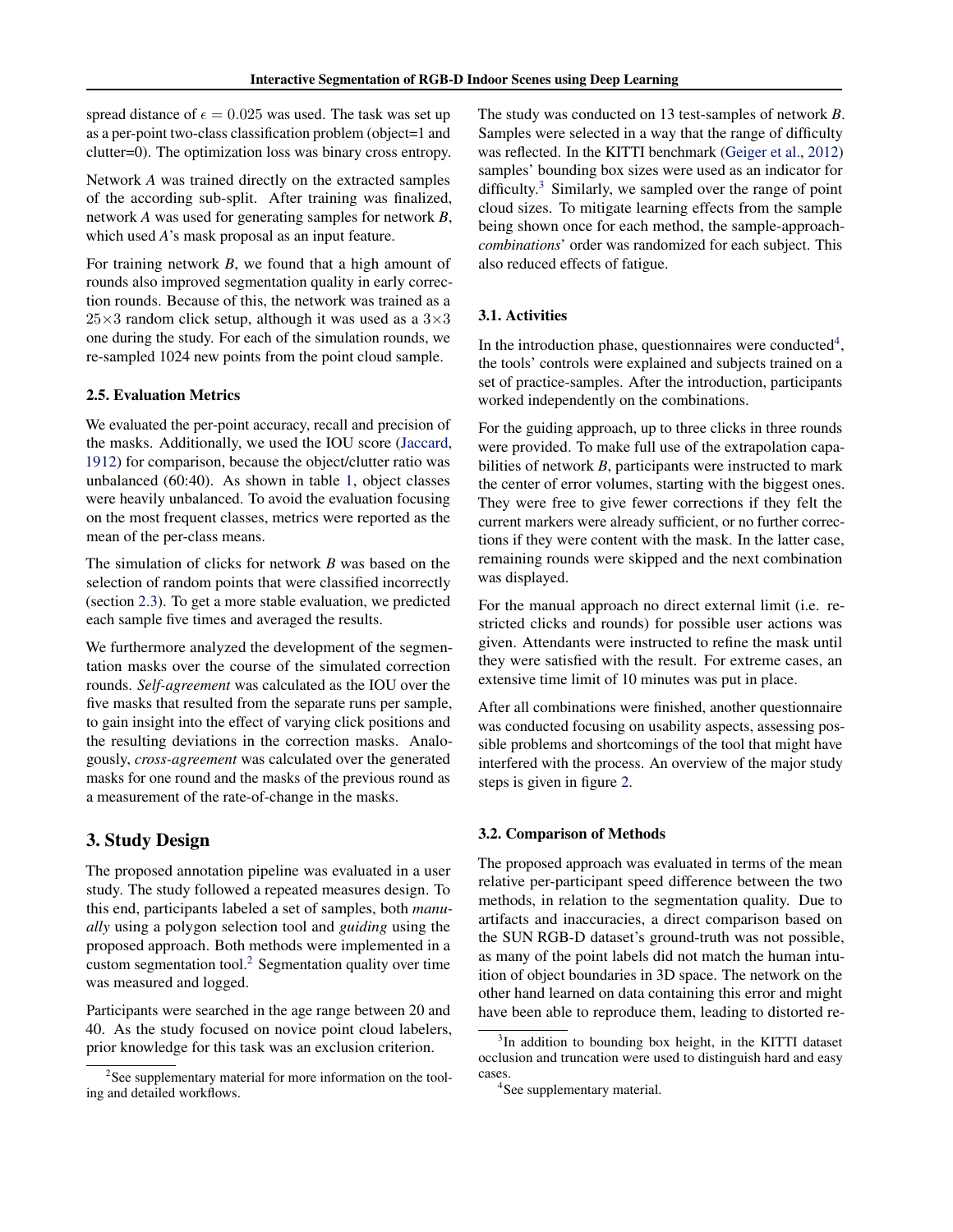<span id="page-4-0"></span>

Figure 2. Overview of the major steps of the conducted study. After the introduction phase, a sample-tool combination was selected based on the randomized order for the current participant. When the participant was ready, the segmentation with the current tool started. In parallel, time and user interactions were logged. After finishing the sample, the user either continued with the next combination, or entered the debriefing stage.

Table 2. Training results of the pipeline's segmentation networks. Configurations marked with *uc* were evaluated on unknown classes. Reported values for network *B* were measured after the third simulation round.

|              | TOU – |      | ACC. REC. | PREC. |
|--------------|-------|------|-----------|-------|
| NET. A       | 67.0  | 74.3 | 85.2      | 80.3  |
| NET. B       | 75.5  | 83.6 | 86.7      | 84.4  |
| NET. $A(UC)$ | 64.6  | 69.4 | 86.6      | 67.3  |
| NET. $B(UC)$ | 74.9  | 81.8 | 86.3      | 84.8  |

sults. Instead, the ground truth for one specific sample was derived by averaging all masks created with the manual segmentation tool throughout the study.

In addition, the segmentation process was evaluated by tracking quality over time. To be able to compare and average all times from all participants, the manual segmentation time was used for normalizing. This way, different absolute work speeds did not influence the time comparison between both tools.

# 4. Results & Discussion

We present our results in two parts. In section 4.1 we evaluate the pipeline based on simulated clicks. Section [4.2](#page-5-0) describes results of the user study.

#### 4.1. Simulation Results

We evaluated our pipeline using samples from classes selected for training (section 4.1.1) and additionally a set of classes that were unknown to the pipeline (section 4.1.2). An overview of the evaluation scores is given in table 2.

# 4.1.1. NETWORK PERFORMANCES

Both networks were trained separately. We trained network *A* over 343 epochs before overfitting set in, reaching an IOU of 67.0%.



Figure 3. Development of evaluation metrics for network *B* over progressing, simulated correction rounds. Values for round 3 are marked by the dotted line.

Network *B* was trained over 147 epochs. As mentioned in section [2.4,](#page-2-0) we used a  $25\times3$  setup with simulated, random clicks. Note that due to every batch being simulated over 25 rounds, each epoch contained approximately 25 times more optimization steps than for network *A*. At round three, an IOU of 75.5% was measured. Given the full set of 75 cumulative clicks after 25 rounds, 84.2% IOU was reached.

Figure 3 shows the development of evaluation metrics over the simulation rounds. We observe a steady increase in mask quality. The measured self-agreement of the network predictions indicate that predicted masks converged towards a similar solution, even if the correction-positions and -orders were varied. The growing cross-agreement showed that subsequent mask proposals became increasingly similar, i.e. every additional round produced a smaller deviation from the current mask.

When run over an extensive amount of simulated correction rounds, IOU scores >80% were reached. Therefore, corrective information was successfully used by the pipeline. However, the quality gained per round was low and decreased with progressing rounds.

# 4.1.2. PREDICTING UNKNOWN CLASSES

Additionally, we evaluated the generalizability of our approach to classes not seen in the training phase. For this, the remaining six classes of the class-selection process (sec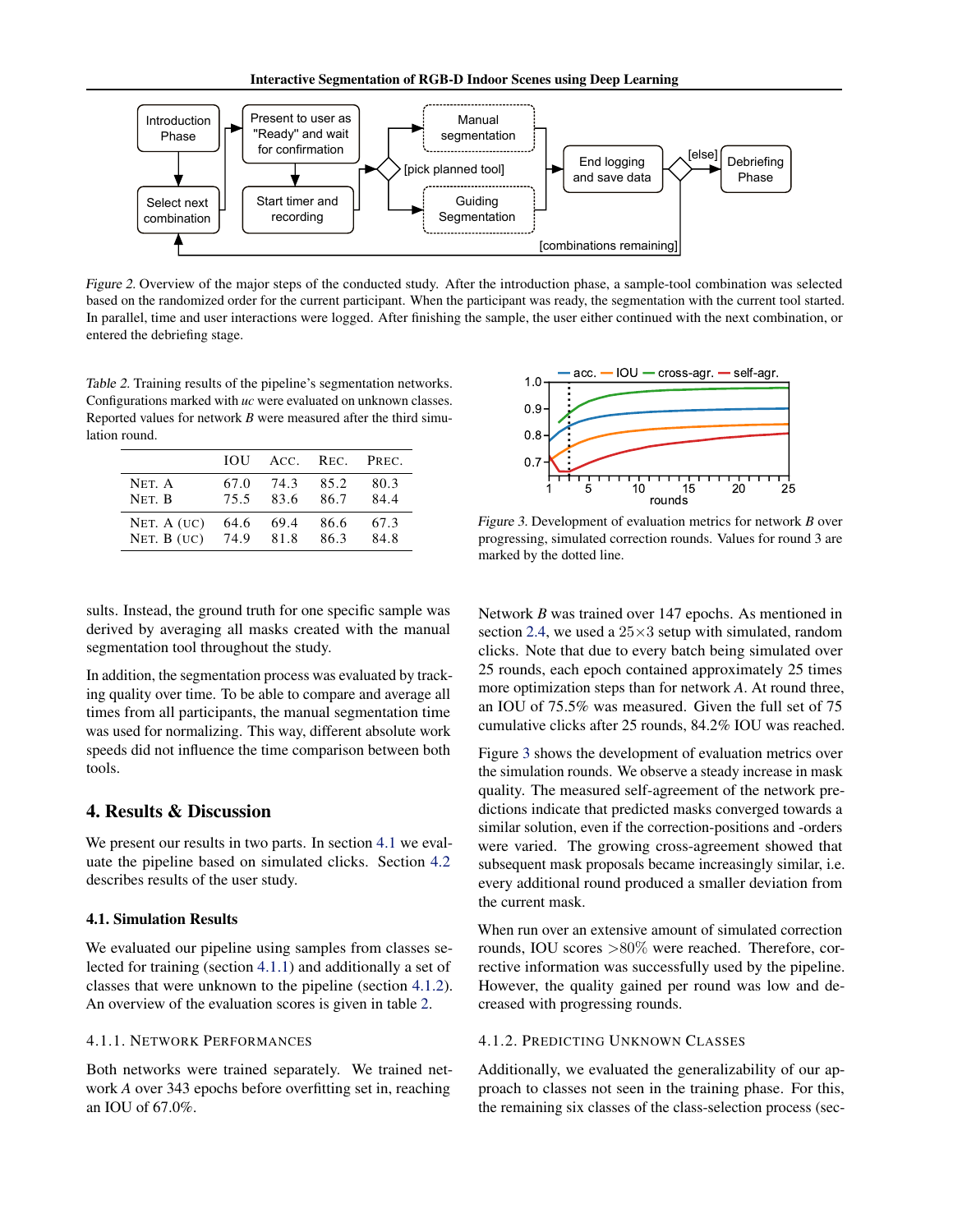<span id="page-5-0"></span>tion [2.1\)](#page-1-0) were used. For network *A* the mean segmentation IOU was 64.6%. After running network *B* for three correction rounds, the overall IOU of the predictions rose by 10.3% to a total of 74.9%.

This indicates network *A* operating on the classes that have been used for learning is beneficial, which is expected. On the other hand the gap in IOU between evaluating on known and unknown classes is relatively small (2.4%) and became even smaller (0.6%) after applying the correction network *B*. Therefore, we conclude that the overall pipeline does offer class-agnostic segmentation. Network *B* forms the major factor, because the regularization effect of the (simulated) user clicks and the sense of locality given by the resulting correction mask might have promoted the learning of more general features.

Note that good initial mask proposals still are important, as the mask is passed to the interactive segmentation network as an input. Reported high cross-agreement values over successive correction rounds (section [4.1.1\)](#page-4-0) indicate that mask updates happen in relatively small iterations. Therefore, a major error introduced by a faulty initial configuration might slow or prevent convergence towards the solution.

# 4.2. Study Results

The study group consisted of 9 males and 7 females aged from 21 to 33 years with a mean age of 26.2 years. The segmentation-runs lasted between 43 and 93 minutes, with a mean duration of 65 and a median of 64 minutes.

# 4.2.1. QUALITATIVE ANALYSIS

Figure [4](#page-6-0) gives examples for the masks created during the study. We show how many of the participants labeled a point as part of the object by using color coding. Varying colors in an area of the sample indicate disagreement among the masks created by the subjects.

For the manual masks, all subjects labeled the major structures of the scene in a similar fashion, with low noise towards the edges. Fine structures, like chair legs (example c) or the leaves of a plant (example d) showed an increased amount of disagreement. Masks resulting from the guiding approach showed a noticeably higher amount of noise. The areas of high agreement roughly followed those of the manual masks, but showed strong noise towards the object borders. Like for the manual masks, fine structures posed a challenge, with the mask for the plant sample (example d) only very roughly following the shape of the object.

# 4.2.2. MANUAL MASK AGREEMENT

Study evaluation was based on the manual segmentation masks of the participants, combined by majority-voting for each point of a sample (section [3.2\)](#page-3-0). To verify that this

is sensible, we evaluate the general quality of the manual masks. Following the approach of [Hackel et al.](#page-8-0) [\(2017\)](#page-8-0), pairwise IOU scores of all participants and samples were calculated for the manually created masks. A high agreement throughout the subjects was considered an indicator for good mask-quality.

Figure [5](#page-6-0) shows the distribution of the mean IOU over all samples for each of the subject-pairs. Per-pair IOU scores primarily clustered around 80%, with a second distinct cluster center at roughly 68%, resulting from one subject differing noticeably from the remaining study participants. The cluster for the diverging subject and the remaining pairs were each found to be normal-distributed using the Shapiro-Wilk test [\(Shapiro & Wilk,](#page-9-0) [1965\)](#page-9-0) ( $\alpha$ =0.05, p=0.99 and  $p=0.81$ , respectively). Comparing the clusters using a t-test reported a significant difference for the IOU values ( $\alpha$ =0.05,  $p<0.001$ ), i.e. the subject differed from the general intuition about the locality of the objects. This indicates, that the participant either did not fully understand the task at hand or did not work conscientiously. For this reason, the subject was declared an outlier and excluded from further evaluations. After exclusion, the remaining pairs showed a mean IOU of 80% with minimum and maximum values of 73.2% and 88.7%, respectively.

To set this into context, the PASCAL VOC object detection benchmark [\(Everingham et al.,](#page-8-0) [2010\)](#page-8-0) uses the IOU score threshold of 50% as a measure to determine correct detections. They reported this threshold was "set deliberately low to account for inaccuracies" and is hence seen as a lower bound for acceptable IOU scores in this work. For the Semantic3D.net benchmark [\(Hackel et al.,](#page-8-0) [2017\)](#page-8-0) pairwise annotator agreements were assessed, by calculating IOU scores from overlapping areas. They reported agreement values >95% IOU. User-agreements for our study surpassed the 50% threshold, but did not reach values over 90%. [Hackel et al.](#page-8-0) used LIDAR-based point clouds in an urban setting, labeling major structures like man-made terrain, natural terrain, etc. We argue that labeling indoor RGB-D data, whose acquisition modality offers less accuracy [\(Xie](#page-9-0) [et al.,](#page-9-0) [2020\)](#page-9-0), is more challenging.

In addition, we directly compared the majority-voted user masks to the labels extracted directly from the SUN RGB-D dataset. In spite of deviations due to label noise, we expected an overall high agreement. IOU sample scores reached from 54.2% to 95.5% with a mean of 81.6% and a median of 87.4%. When comparing based on accuracy, values ranged from 73.6% to 96.5%, with a mean of 88.5% and a median of 91.0%.

Nevertheless, some user masks did diverge from the original ground truth with an IOU  $\langle 60\%$ : In examples d) and f) in figure [4](#page-6-0) users were asked to segment plants in low-resolution areas of the image, making distinction difficult. In addition,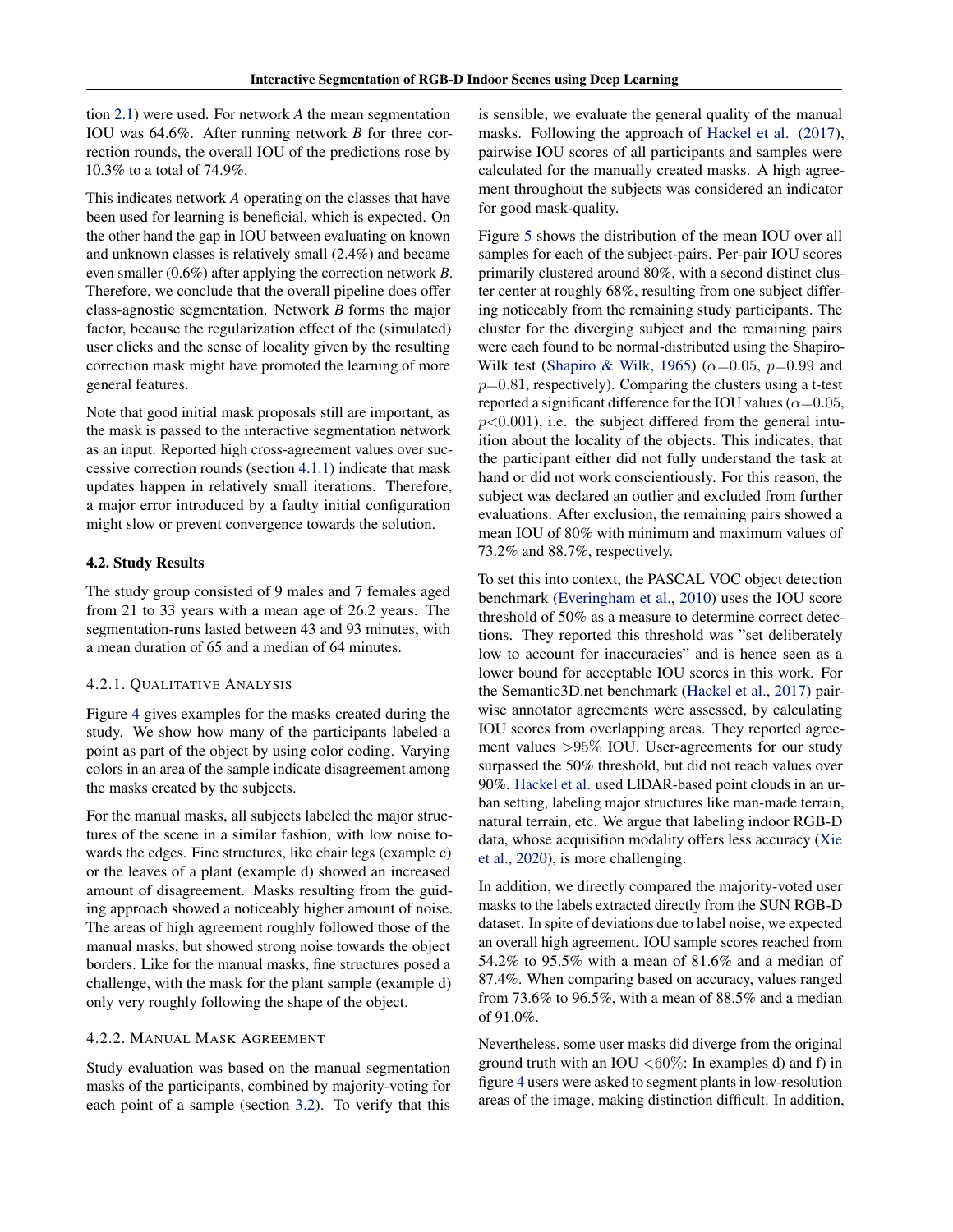<span id="page-6-0"></span>

Figure 4. Examples for study samples and results. Each set shows from left to right: RGB-D point cloud, SUN RGB-D ground-truth, user created ground-truth (majority vote from manual masks), summed labels from the manual approach, summed labels from the guiding approach. For the summed labels, the color represents how often a point was labeled as an object during the study.



Figure 5. Density of pairwise manual user mask agreement, averaged over all samples. Ticks on the x-axis give the discrete measurements, with the red ticks marking pairs originating from the excluded subject.

the dataset-based plant-masks were extracted from rough polygons, which did not accurately follow the objects' borders. This mismatch between the labeling modalities of the SUN RGB-D dataset (polygons) and the implemented manual labeling tool (per-point labels) is an additional cause for lower IOU scores. For example in b), the inside of the cup handle was included in the polygon, while it was successfully cut out during the study. Nonetheless, visual inspection of created masks shows that most user masks do follow or even improve the dataset ground-truth. Following the approach for the pairwise agreements, given the mean IOU of 81.6%, we conclude that the mean user masks are reasonably similar to the original dataset.

Given the aforementioned factors, we state that subjects did follow a common, correct intuition, making comparing against the overall mean mask sensible.

#### 4.2.3. SPEED AND QUALITY COMPARISON

Figure 6 shows the distribution of all participants' segmentation IOU scores and times for all samples per approach. Using the Shapiro-Wilk test ( $\alpha$ =0.05), segmentation times were found to be log-normal [\(Choi,](#page-8-0) [2016\)](#page-8-0), while segmentation quality measures did not follow a normal distribution. Given those results, log-segmentation-times were compared using a two-sided t-test [\(Student,](#page-9-0) [1908\)](#page-9-0). For the mask IOU scores the Wilcoxon signed-rank test [\(Wilcoxon,](#page-9-0) [1945\)](#page-9-0) was used. We found significant differences for both



Figure 6. Distribution of IOU and segmentation time in seconds over all participation runs of the study, grouped by the approach (M=manual, G=guiding).



Figure 7. Average IOU per tool over normalized time. Vertical line-ticks mark end-times of guiding annotation runs.

the log-times  $(p<0.001)$  and IOU scores  $(p<0.001)$ , i.e. our approach significantly improved segmentation time, but reached lower IOU scores.

IOU over Time Mask quality was logged throughout the subjects' participations. We normalized every annotationrun's duration by using the respective manual segmentation time (section [3.2\)](#page-3-0). This way the average mask quality development over time for each of the tools was analyzed (figure 7).

Both approaches' IOU was 0% at the beginning, as the study's start configuration was set to an empty mask, i.e. all points were labeled as "clutter". Guiding IOU quickly rose to ∼60% from the initial prediction of network *A*. From there, network B only slowly increased mask quality to a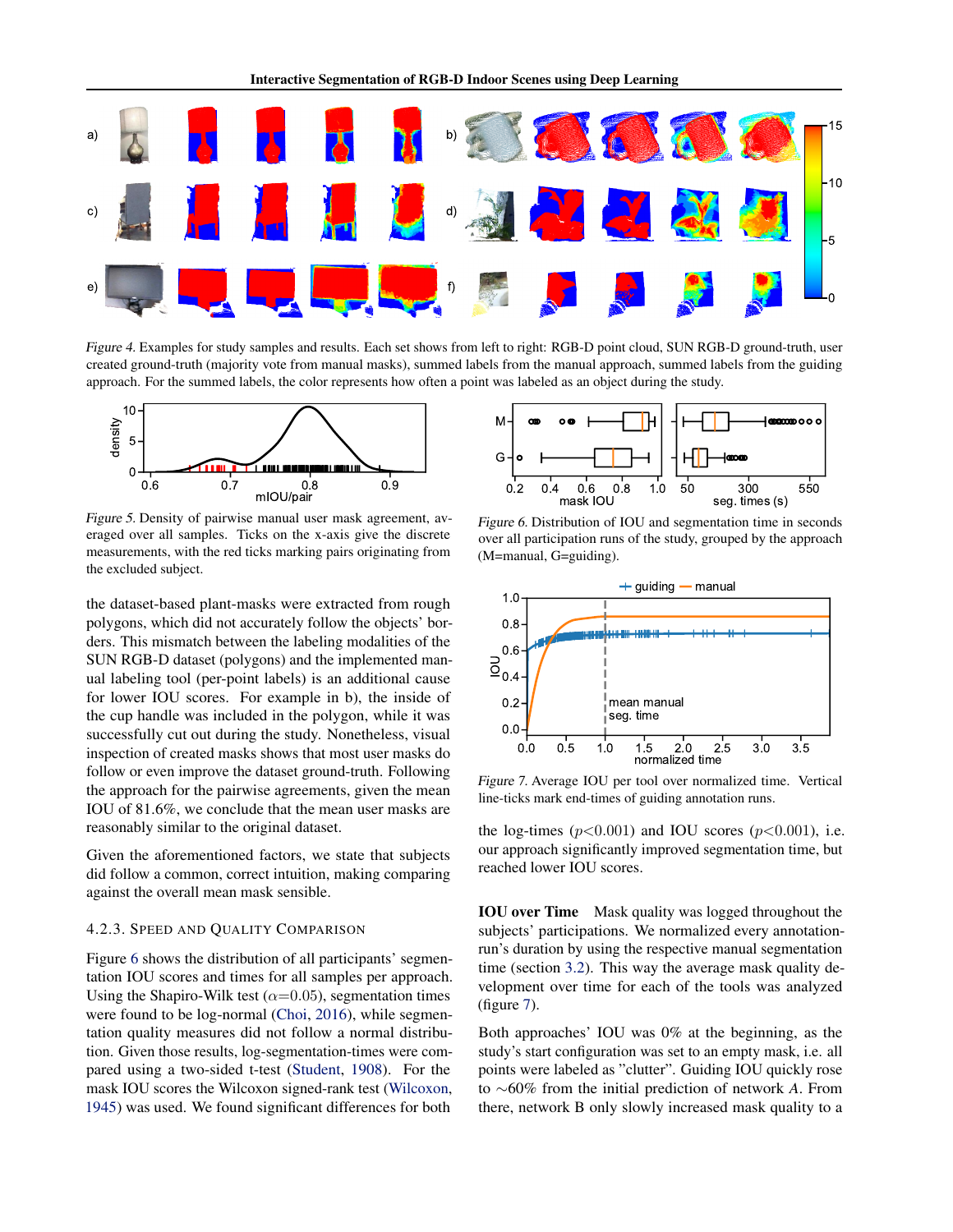final 73.3%. Compared to this, manual IOU rose distinctly faster, while also reaching a higher final quality of 86.1%. Both curves intersected after 31% of average manual segmentation time, at an IOU of 69%.

End-times of the guiding runs spread from 11.5% to 386% of their respective manual time. Overall, mean relative duration for guiding runs was 78.9%, i.e. segmentation with the guiding approach on average took 21.1% less time than with the manual one. In total, 75.4% of all samples were finished faster using the proposed approach.

The development of IOU over time showed that, equally to the training samples created using simulated clicks (section [4.1\)](#page-4-0), corrective information given by the subjects did improve mask quality. Compared to the manual results, mask quality did not reach sufficient values. We showed that the proposed pipeline led to significantly shorter annotation times, with a majority of the samples being completed faster than using the traditional approach. However we want to note, that while the manual approach was not bounded, the guiding approach did impose an upper limit in terms of clicks and rounds. This was done to enforce the minimality of user intervention and to follow previous work on the topic [\(Benenson et al.,](#page-8-0) [2019\)](#page-8-0), but also introduced a prior towards lower segmentation times.

From this we conclude that even though segmentation times were improved, the overall extrapolation capabilities of the presented interactive segmentation network *B* are not sufficient. Due to this, the pipeline is not considered an alternative to traditional segmentation workflows in terms of mask quality.

# 4.2.4. USER INTERACTIONS

As initially stated, the proposed segmentation pipeline was aimed at being minimal in terms of user intervention. This was examined by counting central interactions that were done by the subjects during the study. For the manual segmentation approach, the creation of a new point-selection using the polygon selection tool was considered the central operation. For the guiding segmentation approach the additions of new corrections to the scenes were counted.

For all manual segmentation a mean of 7.14 and a median of 5 interactions per sample were measured with the minimum and maximum being 1 and 35, respectively. For the guiding approach a mean of 9.47 and a median of 9 interactions were counted. Guiding interactions ranged from 2 to 18. Given the 3x3 configuration of the proposed pipeline, an average interaction count close to 9 was expected.

For both approaches, the expected workflows contained more interactions than the ones previously stated, like for example setting the mask-/correction-label or moving the camera. They were not counted as central operations, as they were realized analogously for both workflows and therefore did not influence our comparison.

Simply counting interactions omits their respective complexities. Placing a correction marker in the scene required the subjects to click error clusters once. In contrast, the creation of a manual selection by drawing a polygon requires at least three clicks to span an area. Multiplying the aforementioned mean interaction-counts for the approaches with a respective weighting therefore gives  $7.14 \times 3 = 21.42$  for the manual and 9.47 clicks for the guiding approach, assuming only minimal polygon-selections of vertex count 3. Hence, taking individual mouse clicks into account, the guiding segmentation approach needed at most half as many clicks as the manual one.

Obtained results are highly dependent on the way the segmentation tools were implemented during the study. Yet, it is plausible to assume that results will not differ greatly when implemented in a more advanced UI, because guiding segmentation requires single points, whereas manual segmentation on a 2D screen still requires the creation of areas. We conclude that the approach used in the study was minimal in terms of user intervention.

# 5. Conclusion & Future Work

We evaluated an interactive, data-based segmentation approach for RGB-D indoor point clouds in which a user corrected the predictions of a segmentation networks over multiple correction rounds. We showed that the interactive stage of our pipeline was able to bridge the gap to unknown classes given minimal user input, i.e. the approach can be run in a class-agnostic fashion. For quality and speed analysis, a user study was conducted to directly compare our method with a traditional one. Our pipeline was able to gain segmentation mask quality given user input and to decrease segmentation time. However the quality gain per correction round was small and the method did not reach values better or equal to the traditional approach.

We used the PointNet architecture as a well known and tested baseline. Recent research for deep learning on point clouds proposed a multitude of new architectures more sensitive to the local spatial contexts inside the point cloud [\(Qi](#page-9-0) [et al.,](#page-9-0) [2017b;](#page-9-0) [Li et al.,](#page-8-0) [2018;](#page-8-0) [Wang et al.,](#page-9-0) [2018\)](#page-9-0). We expect that the application of an according approach will increase the positive effect of the user input on the final masks and therefore promote the adaptation of the pipeline.

The success of interactive approaches in the domain of image processing and the ongoing research considering deep learning on point cloud data makes us confident that similar approaches will achieve satisfactory results in the near future. Our work is a first step in this direction and forms a baseline for future work.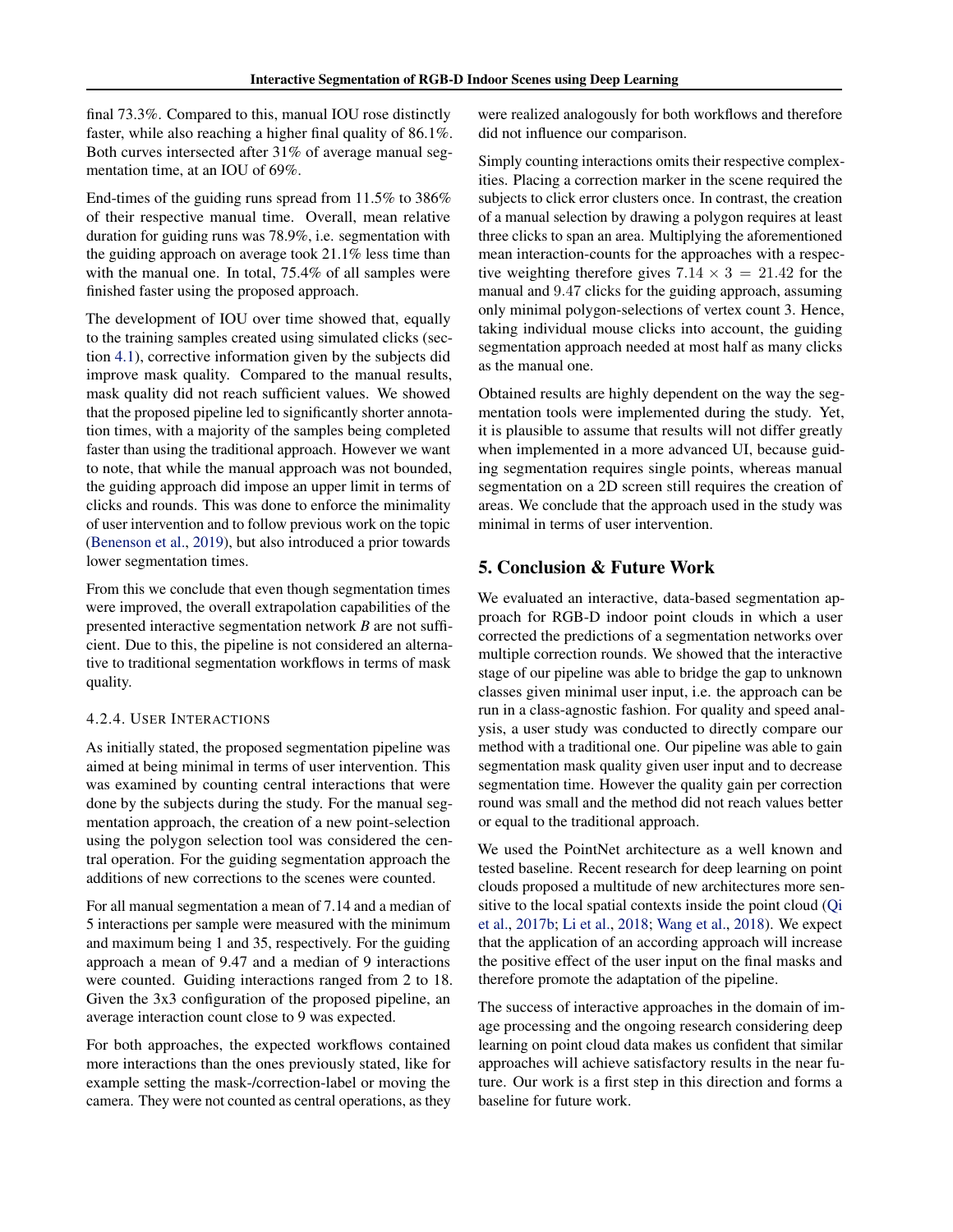# <span id="page-8-0"></span>References

- Bai, X. and Sapiro, G. A Geodesic Framework for Fast Interactive Image and Video Segmentation and Matting. In *2007 IEEE 11th International Conference on Computer Vision*, pp. 1–8. IEEE, 2007.
- Benenson, R., Popov, S., and Ferrari, V. Large-scale interactive object segmentation with human annotators. In *The IEEE Conference on Computer Vision and Pattern Recognition (CVPR)*, pp. 11700–11709, 2019.
- Boykov, Y. and Jolly, M.-P. Interactive graph cuts for optimal boundary & region segmentation of objects in N-D images. In *Proceedings Eighth IEEE International Conference on Computer Vision. ICCV 2001*, volume 1, pp. 105–112. IEEE, 2001.
- Choi, S. W. Life is lognormal! What to do when your data does not follow a normal distribution. *Anaesthesia*, 71 (11):1363–1366, 2016.
- Cignoni, P., Callieri, M., Corsini, M., Dellepiane, M., Ganovelli, F., and Ranzuglia, G. MeshLab: An opensource mesh processing tool. In *6th Eurographics Italian Chapter Conference 2008 - Proceedings*, pp. 129–136. The Eurographics Association, 2008.
- CloudCompare Community. CloudCompare (version 2.6), 2019. URL <http://www.cloudcompare.org/>.
- Deng, J., Dong, W., Socher, R., Li, L.-J., Kai Li, and Li Fei-Fei. ImageNet: A large-scale hierarchical image database. In *2009 IEEE Conference on Computer Vision and Pattern Recognition*, pp. 248–255. IEEE, 2009.
- Engelmann, F., Kontogianni, T., Hermans, A., and Leibe, B. Exploring Spatial Context for 3D Semantic Segmentation of Point Clouds. In *2017 IEEE International Conference on Computer Vision Workshops (ICCVW)*, volume 2018, pp. 716–724. IEEE, 2017.
- Everingham, M., Van Gool, L., Williams, C. K. I., Winn, J., and Zisserman, A. The Pascal Visual Object Classes (VOC) Challenge. *International Journal of Computer Vision*, 88(2):303–338, 2010.
- Geiger, A., Lenz, P., and Urtasun, R. Are we ready for autonomous driving? The KITTI vision benchmark suite. In *2012 IEEE Conference on Computer Vision and Pattern Recognition*, pp. 3354–3361. IEEE, 2012.
- Grady, L. Random Walks for Image Segmentation. *IEEE Transactions on Pattern Analysis and Machine Intelligence*, 28(11):1768–1783, 2006.
- Gulshan, V., Rother, C., Criminisi, A., Blake, A., and Zisserman, A. Geodesic star convexity for interactive image

segmentation. In *2010 IEEE Computer Society Conference on Computer Vision and Pattern Recognition*, pp. 3129–3136. IEEE, 2010.

- Hackel, T., Savinov, N., Ladicky, L., Wegner, J. D., Schindler, K., and Pollefeys, M. Semantic3D.net: A new Large-scale Point Cloud Classification Benchmark. In *ISPRS Annals of the Photogrammetry, Remote Sensing and Spatial Information Sciences*, pp. 91–98, 2017.
- Hitachi Automotive And Industry Lab. Semantic Segmentation Editor, 2019. URL [https://github.com/](https://github.com/Hitachi-Automotive-And-Industry-Lab/semantic-segmentation-editor) [Hitachi-Automotive-And-Industry-Lab/](https://github.com/Hitachi-Automotive-And-Industry-Lab/semantic-segmentation-editor) [semantic-segmentation-editor](https://github.com/Hitachi-Automotive-And-Industry-Lab/semantic-segmentation-editor).
- Jaccard, P. The Distribution of the Flora in the Alpine Zone. *New Phytologist*, 11(2):37–50, 1912.
- Janoch, A., Karayev, S., Jia, Y., Barron, J. T., Fritz, M., Saenko, K., and Darrell, T. A Category-Level 3D Object Dataset: Putting the Kinect to Work. In *Consumer Depth Cameras for Computer Vision*, pp. 141–165. Springer London, London, 2013.
- Jatavallabhula, K. M., Smith, E., Lafleche, J.-F., Tsang, C. F., Rozantsev, A., Chen, W., Xiang, T., Lebaredian, R., and Fidler, S. Kaolin: A PyTorch Library for Accelerating 3D Deep Learning Research. *arXiv*, 1911.05063, 2019.
- Jianbo Shi and Malik, J. Normalized cuts and image segmentation. *IEEE Transactions on Pattern Analysis and Machine Intelligence*, 22(8):888–905, 2000.
- Jungong, H., Ling, S., Dong, X., and Shotton, J. Enhanced Computer Vision With Microsoft Kinect Sensor: A Review. *IEEE Transactions on Cybernetics*, 43(5):1318– 1334, 2013.
- Kass, M., Witkin, A., and Terzopoulos, D. Snakes: Active contour models. *International Journal of Computer Vision*, 1(4):321–331, 1988.
- Landrieu, L. and Simonovsky, M. Large-Scale Point Cloud Semantic Segmentation with Superpoint Graphs. In *2018 IEEE/CVF Conference on Computer Vision and Pattern Recognition*, pp. 4558–4567. IEEE, 2018.
- Li, Y., Sun, J., Tang, C.-K., and Shum, H.-Y. Lazy snapping. *ACM Transactions on Graphics*, 23(3):303, 2004.
- Li, Y., Rui, B., Sun, M., Wu, W., Di, X., and Chen, B. PointCNN: Convolution On X-Transformed Points. In *Advances in Neural Information Processing Systems*, pp. 820–830, 2018.
- Lin, T.-Y., Maire, M., Belongie, S., Hays, J., Perona, P., Ramanan, D., Dollár, P., and Zitnick, C. L. Microsoft COCO: Common Objects in Context. In *Lecture Notes in*